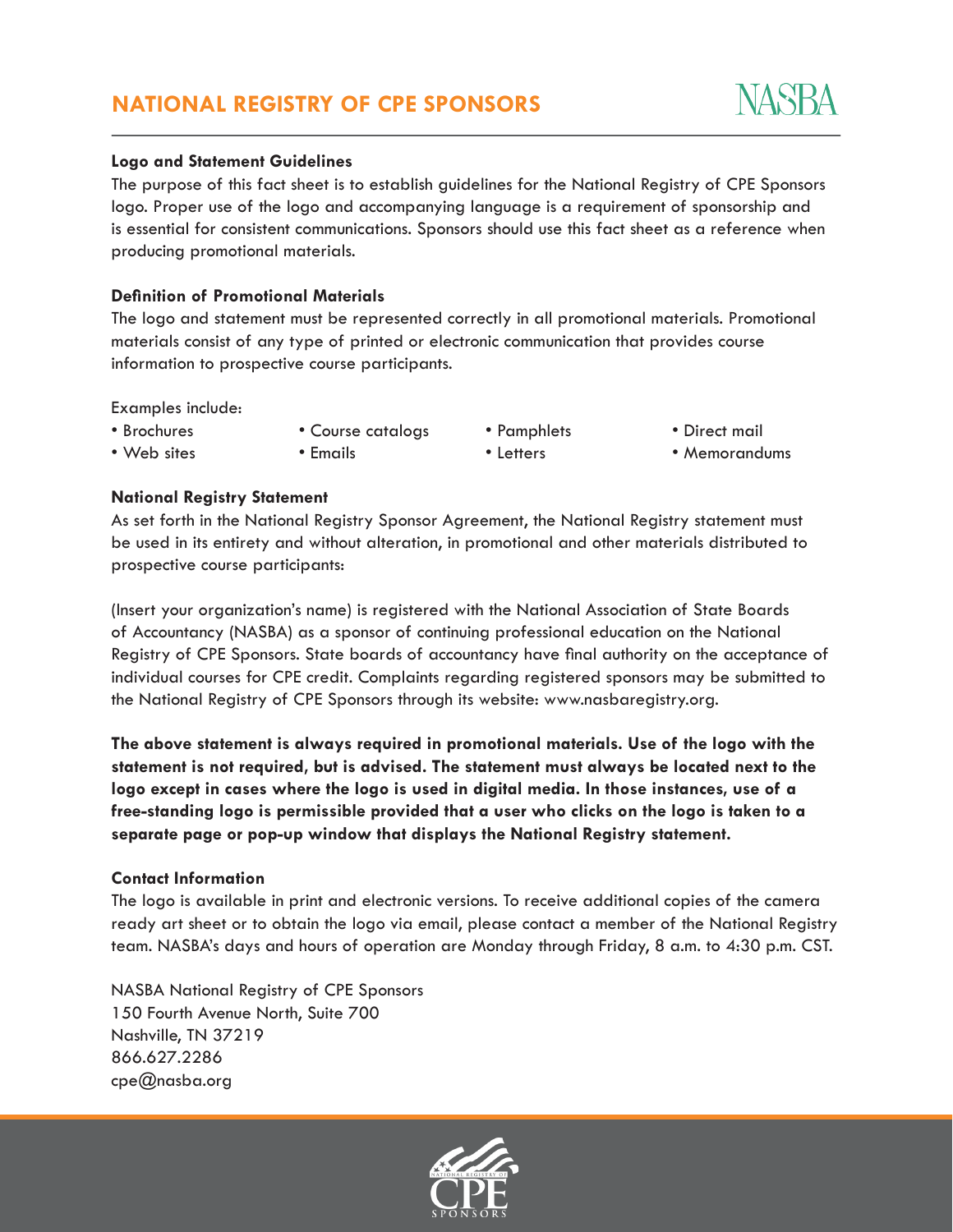

# **Logo Guidelines for Group Live and Group Internet Based**

A summary of the guidelines is listed below. Please refer to Pages 2 and 3 of this document for details.

- Logo and Statement together
- Minimum logo size: 0.75"
- Maximum logo size: 1.75"
- Clearspace required
- Three acceptable color variations with white and transparent backgrounds:
	- Black
	- PMS Reflex Blue
	- PMS Reflex Blue and PMS 370

## **Clearspace**

The logo must always be surrounded by a minimum amount of clearspace as illustrated below. The distance is equal to the height of the "S" in "Sponsors" and extends in all directions from the logo.



(Insert your organization's name) is registered with the National Association of State Boards of Accountancy (NASBA) as a sponsor of continuing professional education on the National Registry of CPE Sponsors. State boards of accountancy have final authority on the acceptance of individual courses for CPE credit. Complaints regarding registered sponsors may be submitted to the National Registry of CPE Sponsors through its website: www.nasbaregistry.org.

Line=Height of "S" in "Sponsors"

# **Minimum and Maximum Logo Size**

The logo must be a minimum size of 0.75 of an inch and a maximum size of 1.75 inches.





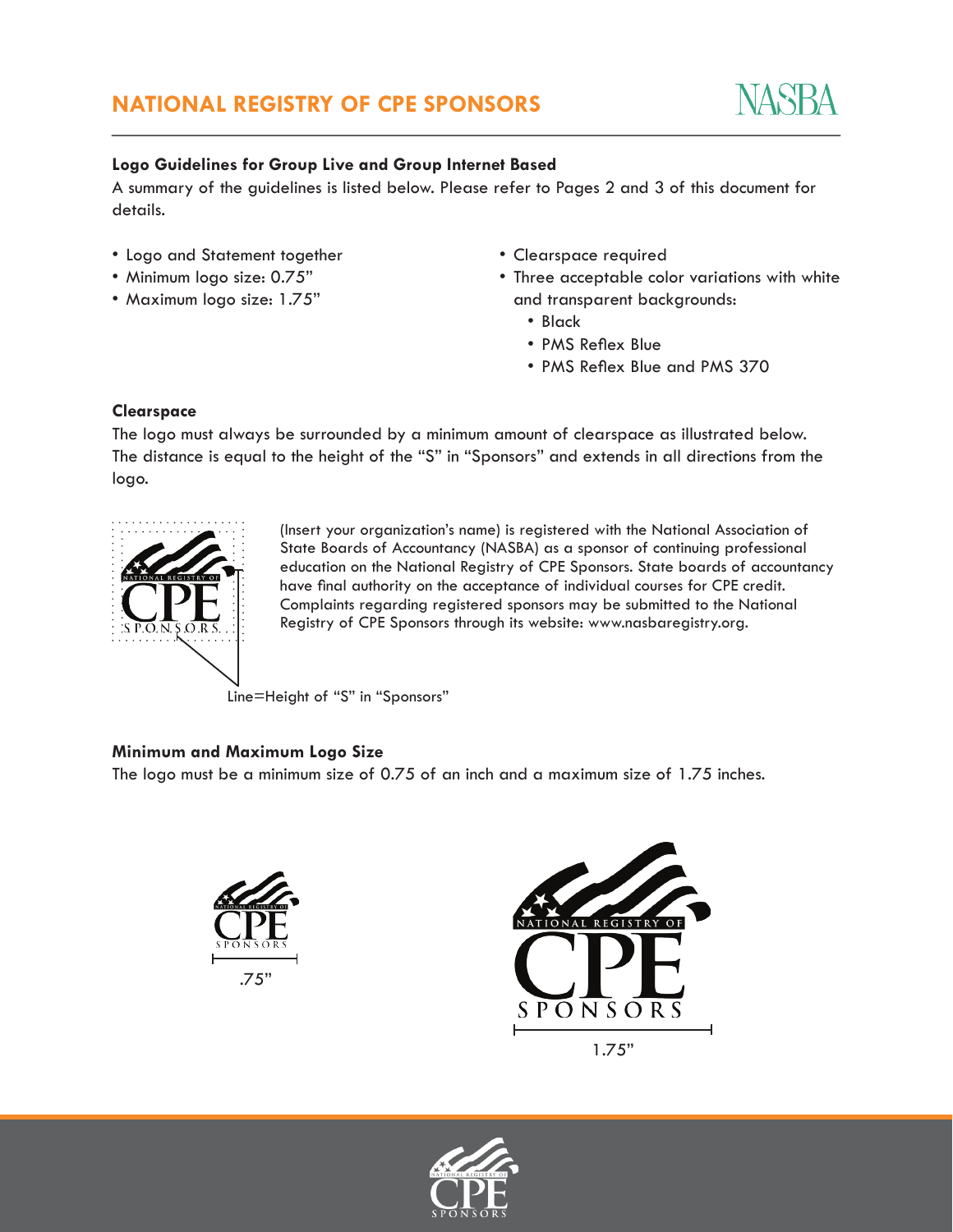

# **Logo Color Variations for Group Live and Group Internet Based**

Three acceptable color variations exist for the logo: Black, PMS Reflex Blue and PMS Reflex Blue with PMS 370.

**The logo may not be printed in alternative colors to match color schemes of brochures.**



Variation 1 Variation 2 Variation 3

NATIONAL REGISTRY OF

SPONS



Color: Black Color: PMS Reflex Blue

Color: PMS Reflex Blue and PMS 370

O R

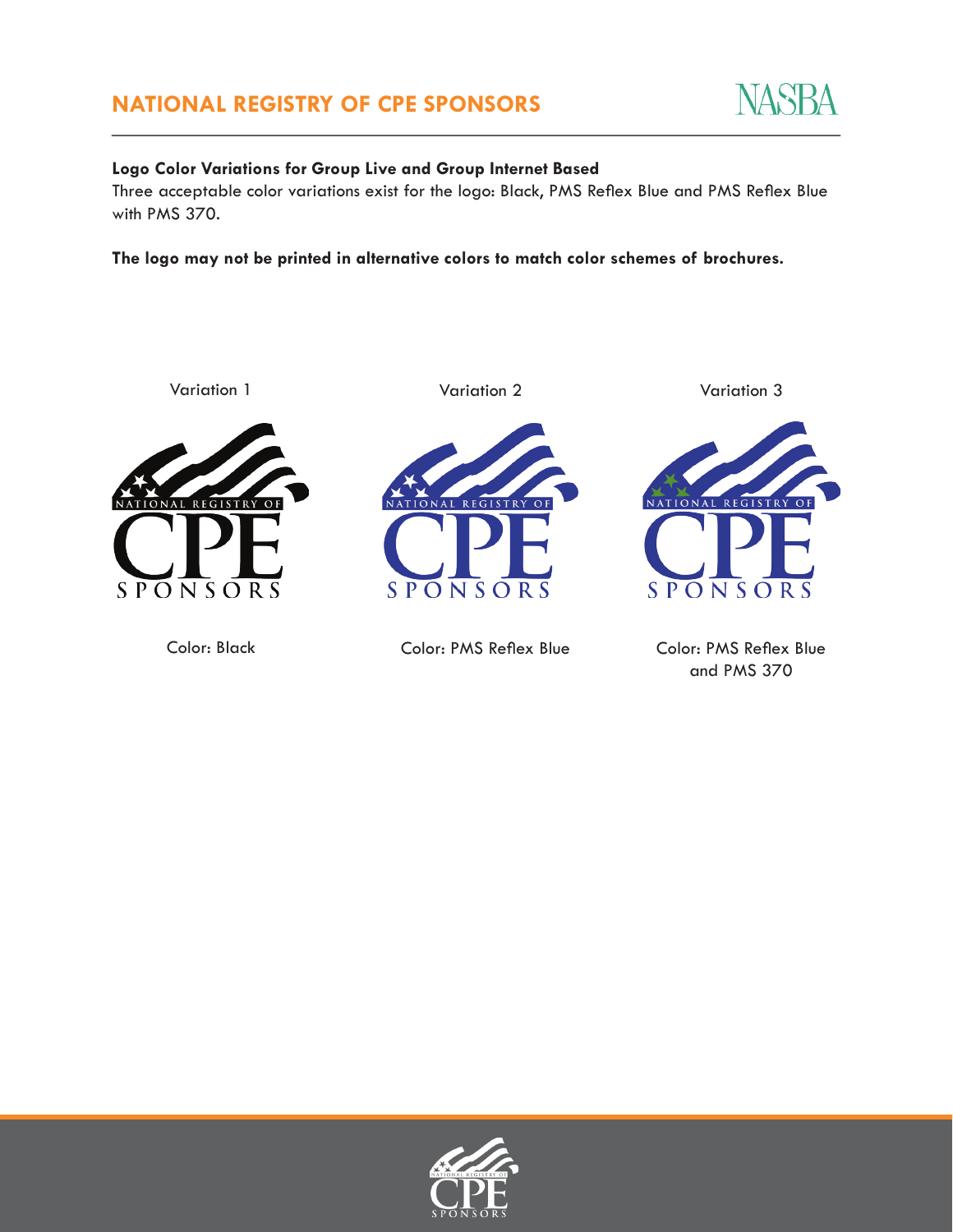# **Logo Guidelines for QAS Self Study Designation**

A summary of the guidelines is listed below. Please refer to Page 4 of this document for details.

- Logo and Statement together
- Minimum logo size: 0.75"
- Maximum logo size: 1.75"
- Clearspace required
- Two acceptable color variations with white and transparent backgrounds:
	- Black
	- PMS Reflex Blue/PMS 294 with 429

## **Logo Guidelines for QAS Self Study Designation**

The logo must always be surrounded by a minimum amount of clearspace as illustrated below. The distance is equal to the height of the "S" in "Sponsors" and extends in all directions from the logo.